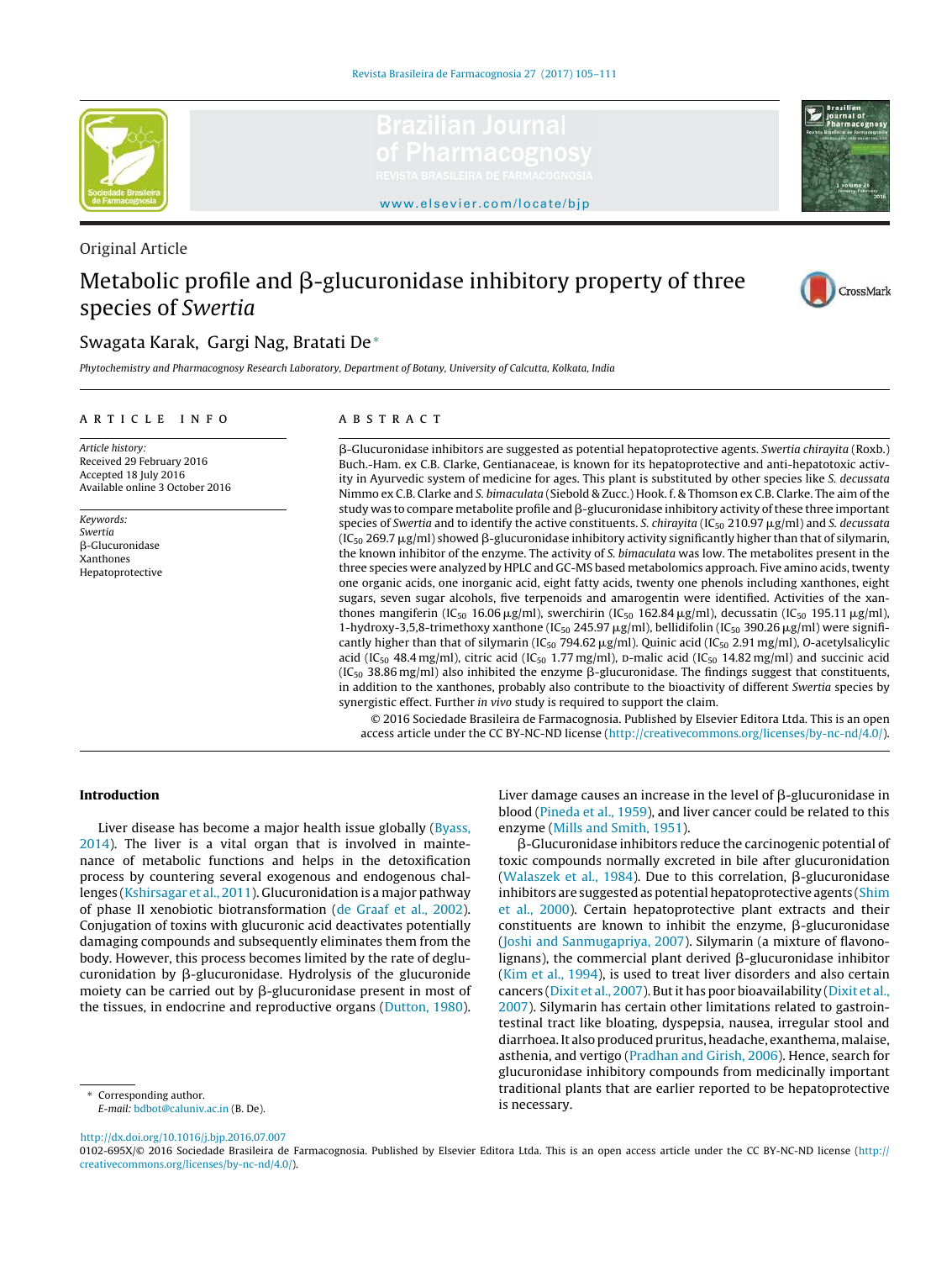Plants of the genus *Swertia*, Gentianaceae, are well recognized in literature as important medicinal herb having an array of biological and therapeutic properties [\(Negi](#page-6-0) et [al.,](#page-6-0) [2011\).](#page-6-0) Hepatoprotective andanti-hepatotoxic activity of *Swertia* sp.have already beenestablished in Ayurvedic medical system and validated scientifically in animal system ([Mukherjee](#page-6-0) et [al.,](#page-6-0) [1997;](#page-6-0) [Karan](#page-6-0) et [al.,](#page-6-0) [1999;](#page-6-0) [Reen](#page-6-0) et [al.,](#page-6-0) [2001\).](#page-6-0) *Swertia chirayita* (Roxb.) Buch.-Ham ex C.B. Clarke, considered to be the most important species of *Swertia* reported from India, for its medicinal properties, has been considered as critically endangered plant ([Pant](#page-6-0) et [al.,](#page-6-0) [2000;](#page-6-0) [Joshi](#page-6-0) [and](#page-6-0) [Dhawan,](#page-6-0) [2005;](#page-6-0) [Bhargava](#page-6-0) et [al.,](#page-6-0) [2009\).](#page-6-0) This plant is substituted by other species like *S. decussata* Nimmo ex C.B. Clarke and *S. bimaculata* (Siebold & Zucc.)Hook.f. & ThomsonexC.B.Clarke [\(Chopra](#page-6-0) et [al.,](#page-6-0) [1956;](#page-6-0) [Phoboo](#page-6-0) et [al.,](#page-6-0) [2010\).](#page-6-0) Metabolites such as terpenoids, flavonoids, iridoid glycosides and xanthones are considered as active constituents of *Swertia* sp., xanthones being the main active secondary metabolite ([Brahmachari](#page-6-0) et [al.,](#page-6-0) [2004;](#page-6-0) [Nag](#page-6-0) et [al.,](#page-6-0) [2015\).](#page-6-0)

In a previous study antioxidant, anti-glycosidase and antiacetylcholinesterase properties of *S. chirayita* and the two substitutes were reported from the laboratory ([Nag](#page-6-0) et [al.,](#page-6-0) [2015\).](#page-6-0) Although the hepatoprotective property of *S. chirayita* is well known, the mode of action for hepatoprotection has not yet been studied. The active principles for hepatoprotection are also not known. β-Glucuronidase inhibitory properties of the extracts of these plants would further validate their hepatoprotective property. So, the aim of the study was to compare metabolite profile and  $\beta$ -glucuronidase inhibitory activity of three important species of *Swertia i.e. S. chirayita*, *S. decussata* and *S. bimaculata* in order to identify the active constituents.

#### Materials and methods

#### *Plant material*

Leafy shoots of three species of *Swertia*, Gentianaceae, namely *Swertia chirayita* (Roxb.) Buch.-Ham ex C.B. Clarke (Voucher no. Bot 332S-1), *S. bimaculata* (Siebold & Zucc.) Hook. f. & Thomson ex C.B. Clarke (Voucher No. Bot 332S-2) were collected from Darjeeling Himalayas. The third species *S. decussata* Nimmo ex C.B. Clarke (Voucher No. Bot 332S-3) was collected from the Western Ghats, India. Voucher specimens are available in the Department of Botany, University of Calcutta. The two names *S. chirayita* and *S. decussata* are unresolved as per IPNI (International Plant Names Index).

#### *Chemicals and reagents*

 $\beta$ -Glucuronidase (ex. bovine liver), 4-nitrophenyl- $\beta$ -Dglucuronide; methoxyamine hydrochloride, *N*-methyl-*N*- (trimethylsilyl) trifluoroacetamide with 1% trimethylchlorosilane (MSTFA), adonitol and FAME (Fatty Acid Methyl Ester) markers were obtained from Sigma–Aldrich (St. Louis, MO, USA); HPLC grade acetonitrile, formic acid, water, methanol, chloroform and pyridine from Merck Specialities Private Limited (Mumbai, India). Six standard compounds: mangiferin, amarogentin, bellidifolin, swerchirin/methylbellidifolin, decussatin and 1-hydroxy-3, 5, 8-trimethoxy xanthone were available in the laboratory.

#### *Sample preparation*

Methanolic extracts of the leafy shoots of *Swertia* sp. were prepared by refluxing dried, ground materials with methanol for 5 h. For each plant material, the filtrate, after extraction, was evaporated to dryness under reduced pressure. Different concentrations of the methanolic extract and that of reference compounds were

used for studying the enzyme inhibition activity *in vitro* as well as for HPLC and GC/MS analysis.

#### *Assay for β-glucuronidase inhibition*

β-Glucuronidase inhibition assay was carried out as per the method of [Kim](#page-6-0) et [al.](#page-6-0) [\(1999\)](#page-6-0) with modification. In brief,  $100 \mu$ l of --glucuronidase (986.4 units/ml in 0.1 M phosphate buffer, pH 7.0) and 340  $\mu$  of test solution/reference standard of various concentrations in 0.1 M phosphate buffer (pH 7.0) were pre-incubated at 37  $\degree$ C for 15 min. Following the pre-incubation, 60 μl of *p*-nitrophenyl-βd-glucuronide (3.15 mg/ml in 0.1 M phosphate buffer, pH 7.0) was added and incubated at 37 $\degree$ C for 50 min. The colour developed was read at 405 nm in spectrophotometer. Controls were devoid of test samples. The percent inhibition was calculated as follows:

Inhibition  $\left(\%) = \left[ \frac{\text{Control OD} - \text{Sample OD}}{\text{Control OD}} \right] \times 100.$ 

#### *HPLC analysis*

The HPLC analysis was performed on an Agilent 1260 (Agilent Technologies, USA) HPLC system consisting of a quaternary pump, a column temperature controller and a diode-array detector (DAD). The analytical column (Agilent Eclipse plus C18,  $100 \times 4.6$  mm,  $3.5 \,\mu$ m) was used for the analysis. The mobile phase was composed of solvent A (acetonitrile) and solvent B (0.1%formic acid aqueous,  $v/v$ ). The linear gradient programme followed was: 10% A at 0 min, 30% A at 20 min, 60% A at 35 min and 80% A at 45 min [\(Du](#page-6-0) et [al.,](#page-6-0) [2012\).](#page-6-0) The flow rate was 0.7 ml/min. 20  $\mu$ l aliquots were injected. UV spectra of the peaks were recorded from 190–400 nm over a range of 8 different UV wavelengths (210, 214, 230, 250, 254, 260, 273, and 280 nm respectively).

#### *GC/MS analysis*

GC–MS analysis was performed using Agilent 7890 A GC [software driver version 4.01 (054)] equipped with 5795C inert MSD with Triple Axis Detector. The column used for quantification analysis was HP-5MS capillary column [Agilent J & W; GC Columns (USA)] of dimensions  $30 \text{ m} \times 0.25 \text{ mm} \times 0.25 \mu \text{m}$ . The method of [Kind](#page-6-0) et [al.](#page-6-0) [\(2009\)](#page-6-0) was followed after modification [\(Das](#page-6-0) et [al.,](#page-6-0) [2016\).](#page-6-0) The analysis was performed under the following oven temperature programme: oven ramp  $60^{\circ}$ C (1 min hold), to 325 °C at 10 ◦C/min, held for 10 min before cool-down producing a run time of 37.5 min. The injection temperature was set at 250 ◦C, the MSD transfer line at 290 $\degree$ C and the ion source at 230 $\degree$ C. Helium was used as the carrier gas (flow rate 0.723 ml/min; carrier linear velocity 31.141 cm/s). The dried crude extract was derivatized using methoxyamine hydrochloride and MSTFA to increase the volatility of the metabolites. A mixture of internal Retention Index (RI) markers (methyl esters of C8, C10, C12, C14, C16, C18, C20, C22, C24 and C26 linear chain length fatty acids)  $(2 \mu l)$  was added to each sample. Derivatized samples were injected *via* split mode (split ratio 10:1) onto the column.Mass spectra ranging 30–500 *m*/*z* were recorded. Automated mass spectral deconvolution and identification system (AMDIS) was used to deconvolute and identify chromatographic peaks. The metabolites were identified by comparing the fragmentation patterns of the mass spectra, retention times (RT) and retention indices (RI) with entries of mass spectra, RT and RI in Agilent GC-MS Metabolomics RTL Library (2008) (Agilent Technologies, USA). The relative response ratios of all the metabolites were calculated after normalizing the peak areas of the metabolites by extract dry weight and the peak area of the internal standard.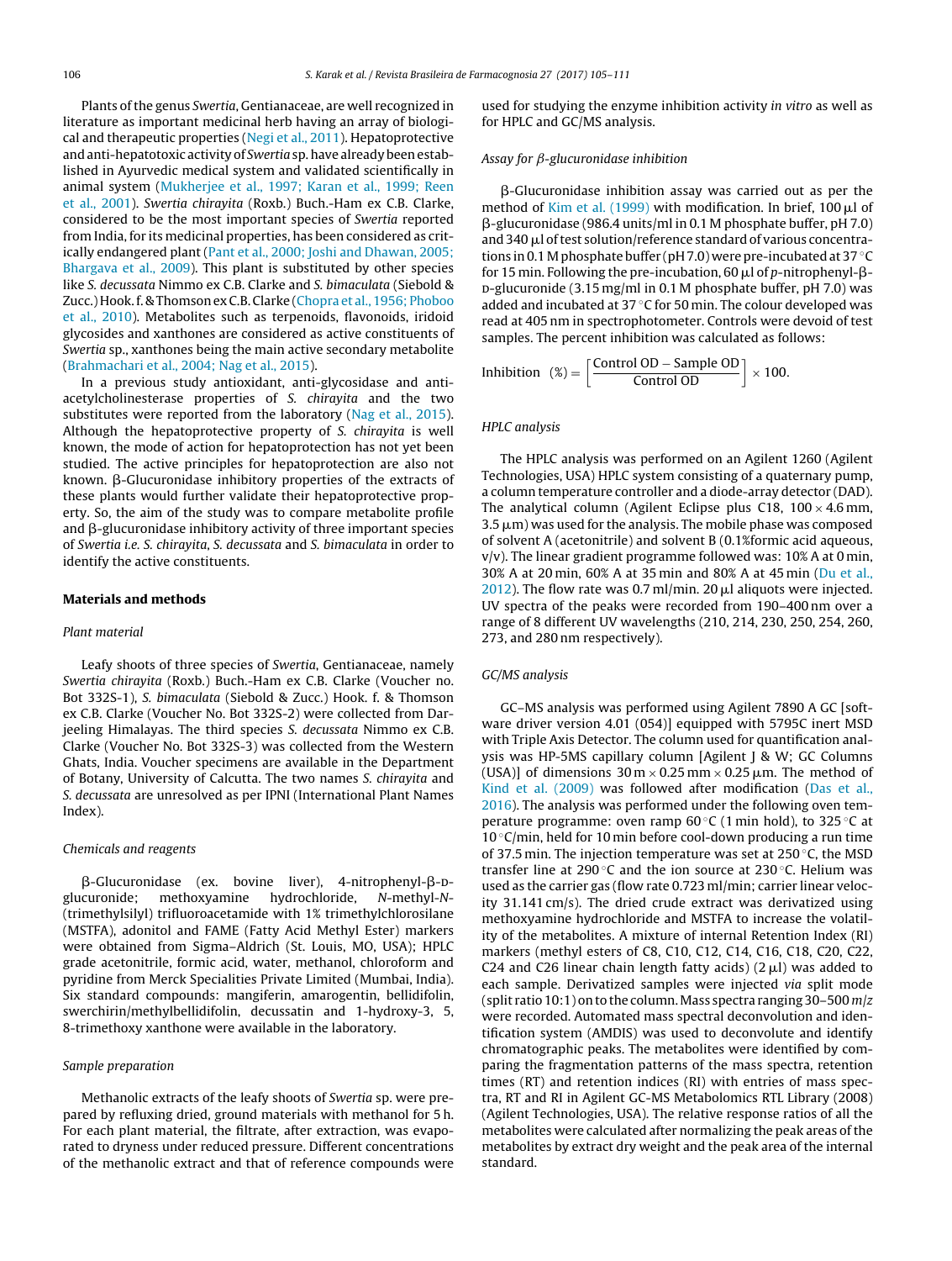#### <span id="page-2-0"></span>*Statistical analysis*

Each experiment was repeated four–five times. Percentage inhibition in activity is presented as mean $\pm$ standard deviation. Regression equations were prepared from the concentrations of the extracts and percentage inhibition of enzyme activity.  $IC_{50}$  (concentration of sample required to inhibit 50% enzyme activity) values were calculated from these regression equations. The differences in activity were calculated by Tukey's and Bonferroni's tests.

# Results and discussions

The entire plant of *S. chirayita* is used in traditional system of medicine [\(Joshi](#page-6-0) [and](#page-6-0) [Dhawan,](#page-6-0) [2005\).](#page-6-0) During the present study leafy shoots could be collected. So methanolic extracts of the leafy shoots of three species of *Swertia* were tested for βglucuronidase inhibitory activity. Concentration required for 50% inhibition of enzyme activity ( $IC_{50}$  value) for silymarin was detected to be  $794.62 \pm 10.01 \,\mu g/ml$ . So, initially,  $\beta$ -glucuronidase inhibition activities of all three species were measured at  $500 \,\mathrm{\upmu g/mL}$  It was observed that *S. bimaculata* had lowest activity at the tested concentration (Fig. 1). The activities of *S. chirayita* and *S. decussata* were higher with no significant differences in activity between them. So the IC<sup>50</sup> values of the two species *S. chirayita* and *S. decussata* were determined. The extracts inhibited the enzyme in a dose dependent manner. It was observed that *S. chirayita* had lower  $IC_{50}$  value between the two species indicating stronger activity (Fig. 2).  $IC_{50}$  values of both the extracts were significantly







Fig. 2. Comparison of enzyme activity.



Fig. 3. HPLC chromatogram of (A) *Swertia chirayita*; (B) *Swertia decussata*; (C) *Swertia bimaculata* compared with reference compounds as mirrored images. 1: mangiferin; 2: amarogentin; 3, 4: bellidifolin and 1-hydroxy-3,5,8-trimethoxy xanthone; 5: decussatin; 6: swerchirin.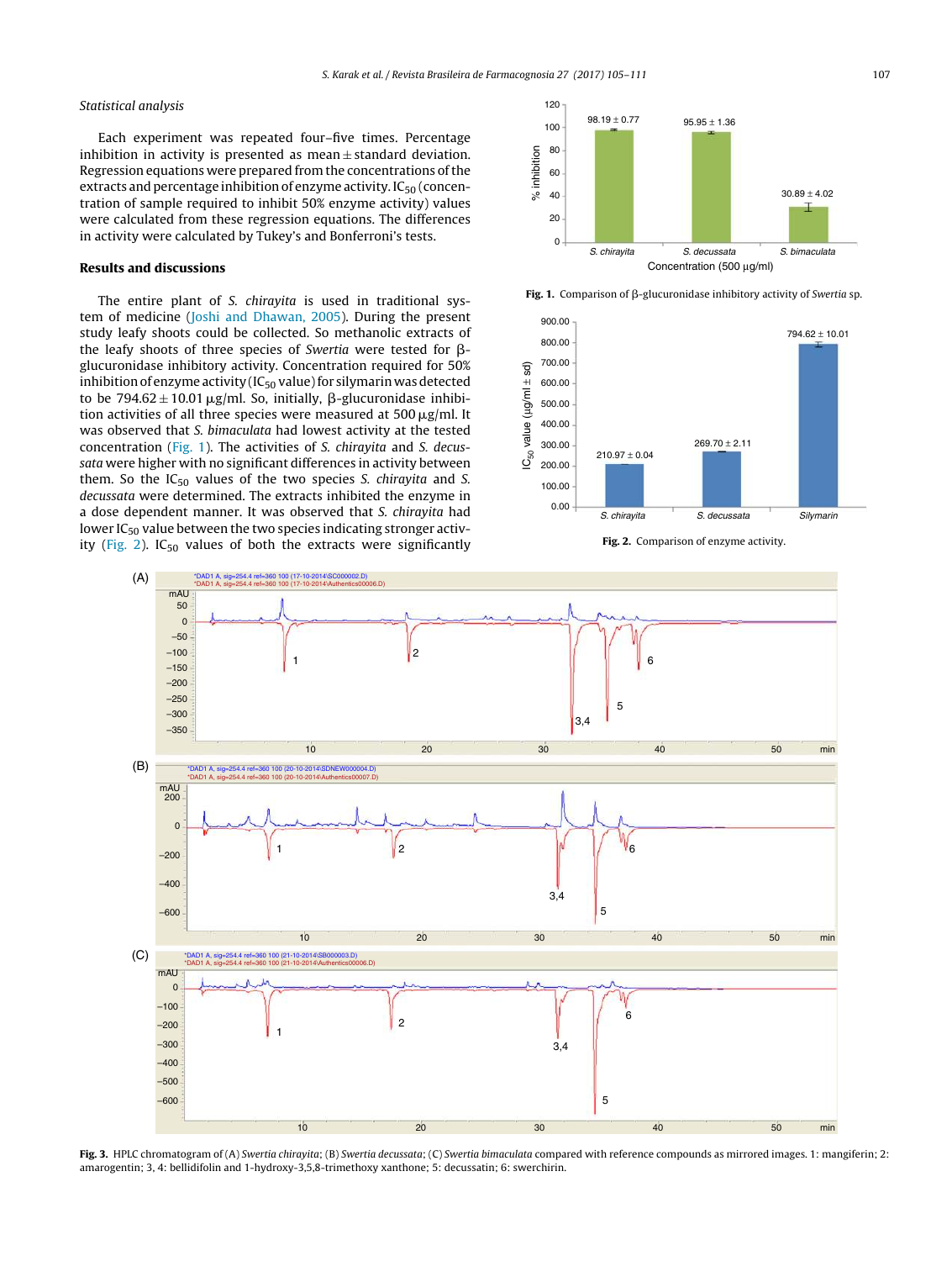# Table 1

Comparison of HPLC identified metabolites among three species of *Swertia* in elution order.

| Standard/reference compounds                       | S. chiravita<br>S. decussata          |                  | S. bimaculata    |
|----------------------------------------------------|---------------------------------------|------------------|------------------|
|                                                    | Relative response ratio per g extract |                  |                  |
| Mangiferin                                         | $1.084 \pm 0.39$                      | $0.758 \pm 0.17$ | $0.209 \pm 0.02$ |
| Amarogentin                                        | $0.376 \pm 0.07$                      |                  | $0.040 \pm 0.01$ |
| Bellidifolin + 1-Hydroxy-3,5,8-trimethoxy xanthone | $0.661 \pm 0.22$                      | $1.463 \pm 0.31$ | $0.043 \pm 0.01$ |
| Decussatin                                         | $0.159 \pm 0.02$                      | $1.130 \pm 0.21$ | $0.066 \pm 0.01$ |
| Swerchirin                                         | $0.233 \pm 0.06$                      | $0.452 \pm 0.17$ |                  |



Fig. 4.  $\beta$ -Glucuronidase inhibition by the xanthones.

lower than that of silymarin. The bioactivity of a plant is due to the phytoconstituents present in it. For a comparative study of the metabolite profile in the three species, identification and semiquantitative analyses of the metabolites were performed by HPLC with photodiode array detection and GC–MS following a metabolomics approach. HPLC profile of the three species of *Swertia* ([Fig.](#page-2-0) 3) showed the confirmed presence of three xanthones (swerchirin, decussatin, mangiferin) and the iridoid amarogentin. Bellidifolin and 1-hydroxy-3,5,8-trimethoxy xanthone could not be separated from each other by HPLC as their retention time (RT) and absorbance were same. Semiquantitative comparison of the normalized peak area revealed that mangiferin was presentin maximum concentration in *S. chirayita*, followed by *S. decussata* and *S. bimaculata*. Amarogentin and swerchirin were not detected in *S. decussata* and *S. bimaculata* respectively. Decussatin was found to be in maximum amount in *S. decussata*. A comparative account of the HPLC identified metabolites has been represented in Table 1. GC–MS based metabolomics approach helped in identification of 72 compounds from the methanol extract of three species of *Swertia*. Five amino acids, twenty one organic acids, one inorganic acid, eight fatty acids, sixteen phenols, eight sugars, seven sugar alcohols, five terpenoids and one other organic compound (porphine) were identified. A semi quantitative comparison, based on the relative

response ratio per g extract, of the identified metabolites has been represented in [Table](#page-4-0) 2. *S. chirayita* presented maximum number of metabolites followed by *S. bimaculata* and *S. decussata* respectively.

Five xanthones and the iridoid amarogentin, isolated from *S. chirayita* previously [\(Nag](#page-6-0) et [al.,](#page-6-0) [2015\),](#page-6-0) were tested for their --glucuronidase inhibitory property. The activities of the compounds were compared with that of silymarin. The activities of the xanthones tested were proportional to their concentrations (Fig. 4). All the xanthones showed inhibitory activities significantly higher than that of the commercial drug (Fig. 5).



**Fig. 5.** Comparison of  $\beta$ -glucuronidase inhibitory activity of *Swertia* xanthones with silymarin. 1: Mangiferin; 3: Bellidifolin; 4: 1-Hydroxy-3,5,8-trimethoxy xanthone; 5: Decussatin; 6: Swerchirin.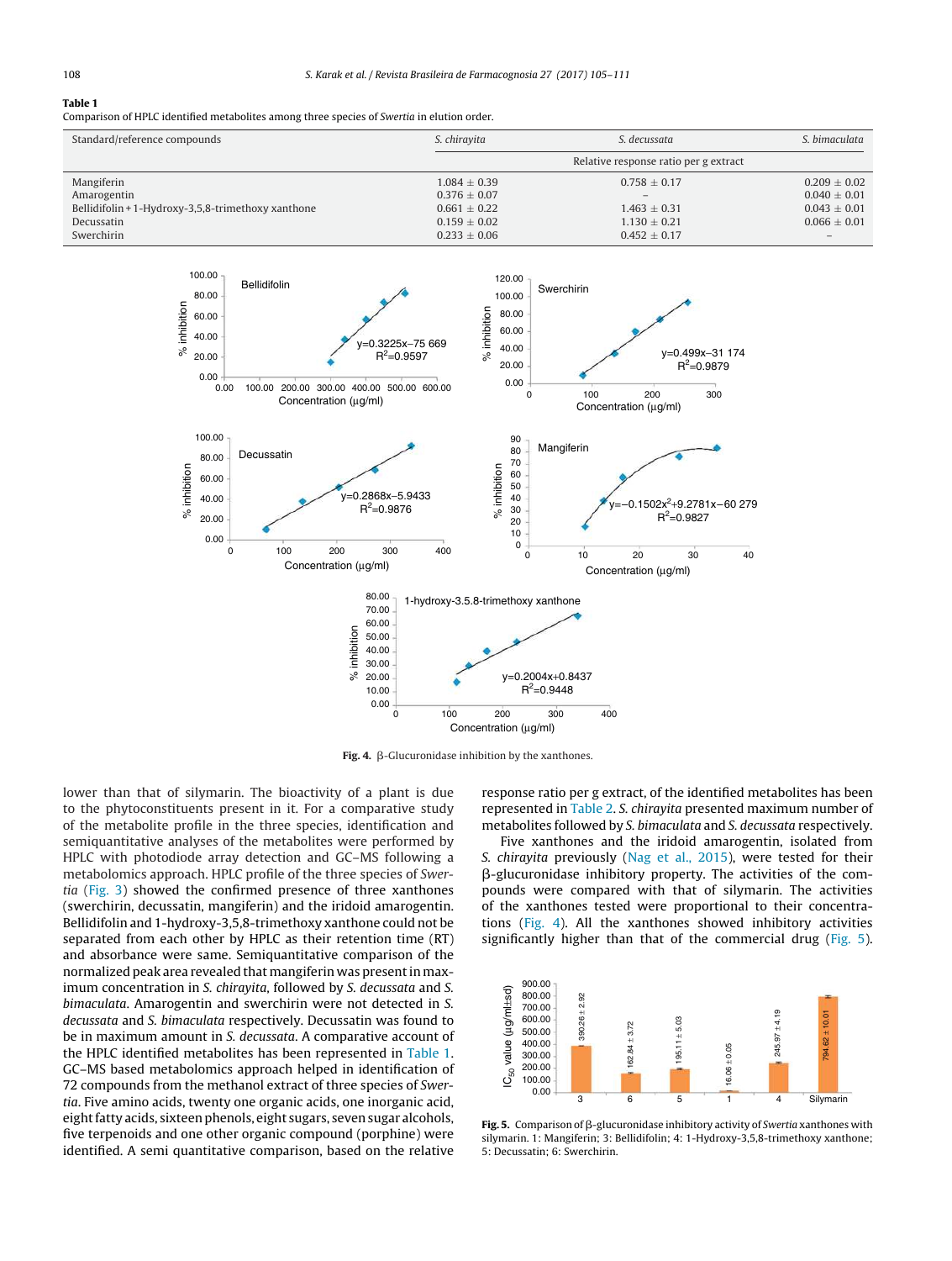# <span id="page-4-0"></span>Table 2

Comparative metabolic profile of three species of *Swertia* using GC/MS.

| <b>Metabolites</b>                                | Relative response ratio per g extract       |                                                 |                                                     |
|---------------------------------------------------|---------------------------------------------|-------------------------------------------------|-----------------------------------------------------|
|                                                   | Swertia chirayita                           | Swertia decussata                               | Swertia bimaculata                                  |
| Amino acids                                       |                                             |                                                 |                                                     |
| N-Ethylglycine                                    | $1.13 \pm 1.09$                             |                                                 |                                                     |
| N-Acetyl-L-glutamic acid                          | $15.73 \pm 2.85$                            |                                                 | $21.72 \pm 9.41$                                    |
| L-Glutamic acid (dehydrated)                      | $14.43 \pm 1.50$                            | $1.57 \pm 0.71^{\rm b}$                         | $\equiv$                                            |
| L-Pyroglutamic acid                               |                                             | $\equiv$                                        | $17.12 \pm 3.46$                                    |
| Allantoin                                         | $37.14 \pm 8.73$                            |                                                 |                                                     |
| Organic acids                                     |                                             |                                                 |                                                     |
| $L-(+)$ Lactic acid                               | $28.97 \pm 2.06$                            | $25.03 \pm 7.83$                                | $137.05 \pm 14.21$ <sup>a</sup>                     |
| Glycolic acid                                     | $6.83 \pm 0.31$                             | $2.74 \pm 3.95$                                 | $12.21 \pm 0.83$ <sup>a</sup>                       |
| Oxalic acid                                       | $0.98 \pm 0.31$                             | $\overline{\phantom{a}}$                        | $4.00 \pm 2.27$ <sup>a</sup>                        |
| Malonic acid                                      | $3.82 \pm 0.91$                             | $\overline{\phantom{a}}$                        | $2.88 \pm 1.66$                                     |
| Maleic acid<br>Succinic acid                      | $2.59 \pm 0.29$<br>$86.36 \pm 2.13$         | $2.21 \pm 0.45$<br>$1.62 \pm 0.08$ <sup>b</sup> | $1.75 \pm 1.00$<br>$98.39 \pm 7.51^a$               |
| Glyceric acid                                     | $90.34 \pm 2.72$                            | $4.77 \pm 0.82^{\rm b}$                         | $67.42 \pm 3.79^{\circ}$                            |
| Fumaric acid                                      | $103.78 \pm 7.32$                           | $7.43 \pm 1.57^{\rm b}$                         | $18.97 \pm 3.81^{\circ}$                            |
| Citraconic acid                                   | $1.03 \pm 0.22$                             | $\overline{\phantom{a}}$                        | $0.34 \pm 0.25^{\rm b}$                             |
| Citramalic acid                                   | $3.79 \pm 0.92$                             | $\overline{\phantom{a}}$                        |                                                     |
| Mandelic acid                                     | $1.05 \pm 0.38$                             |                                                 | $0.84 \pm 0.19$                                     |
| D-Malic acid                                      | $705.76 \pm 25.78$                          | $6.08 \pm 0.58$ <sup>b</sup>                    | $296.55 \pm 44.42^b$                                |
| Adipic acid                                       |                                             | $\overline{\phantom{a}}$                        | $0.76 \pm 0.66$                                     |
| Citric acid<br>Gluconic acid lactone              | $19.33 \pm 4.44$<br>$144.13 \pm 14.48$      | $41.30 \pm 5.64^{\circ}$                        | $17.68 \pm 11.19$<br>$76.96 \pm 8.32^{\rm b}$       |
| Gluconic acid                                     | $15.29 \pm 7.38$                            | $\equiv$                                        | $\equiv$                                            |
| 2-Isopropylmalic acid                             | $1.51 \pm 0.19$                             | $\equiv$                                        |                                                     |
| 3-Hydroxy-3-methylglutaric acid (dicrotalic acid) | $3.29 \pm 0.13$                             |                                                 |                                                     |
| Ribonic acid-gamma-lactone                        | $22.24 \pm 35.46$                           | $\equiv$                                        |                                                     |
| 4-Guanidinobutyric acid                           | $0.93 \pm 0.30$                             | $\overline{\phantom{a}}$                        |                                                     |
| Nicotinic acid                                    | $2.04 \pm 0.87$                             |                                                 | $2.74 \pm 0.81$                                     |
| Inorganic acid                                    |                                             |                                                 |                                                     |
| Phosphoric acid                                   | $14.97 \pm 2.36$                            | $3.99 \pm 0.45^{\circ}$                         | $5.66 \pm 1.15^{\circ}$                             |
|                                                   |                                             |                                                 |                                                     |
| Fatty acids                                       |                                             |                                                 |                                                     |
| Lauric acid<br>Behenic acid                       | $1.26 \pm 0.13$<br>$8.71 \pm 1.06$          | $1.44 \pm 0.73$<br>$\overline{\phantom{a}}$     | $6.16 \pm 2.69^{\rm a}$<br>$14.63 \pm 3.04^{\circ}$ |
| Myristic acid                                     | $\overline{\phantom{a}}$                    | $\equiv$                                        | $6.79 \pm 1.82$                                     |
| Palmitic acid                                     | $109.52 \pm 11.08$                          | $94.42 \pm 15.02$                               | $247.32 \pm 10.48^a$                                |
| Linoleic acid                                     | $26.08 \pm 5.82$                            | $3.69 \pm 2.31^{\rm b}$                         | $27.39 \pm 7.70^{\circ}$                            |
| Oleic acid                                        | $32.02 \pm 9.41$                            | $4.93 \pm 3.89^{\rm b}$                         | $20.48 \pm 16.95$                                   |
| Stearic acid                                      | $64.63 \pm 7.34$                            | $64.87 \pm 10.13$                               | $116.75 \pm 13.21^a$                                |
| Arachidic acid                                    | $4.13 \pm 0.99$                             | $\overline{\phantom{a}}$                        | $20.27 \pm 4.24$ <sup>a</sup>                       |
| Phenols                                           |                                             |                                                 |                                                     |
| Benzoic acid                                      |                                             |                                                 | $1.97 \pm 0.22$                                     |
| O-Acetylsalicylic acid                            |                                             | $\overline{\phantom{a}}$                        | $3.60 \pm 0.35$                                     |
| 4-Hydroxybenzoic acid                             | $9.44 \pm 0.72$                             |                                                 | $4.75 \pm 0.12^{\rm b}$                             |
| 2,3-Dihydroxybenzoic acid                         | $41.22 \pm 0.14$                            | $22.78 \pm 1.75^{\rm b}$                        | $112.23 \pm 2.24$ <sup>a</sup>                      |
| 4-Hydroxy-3-methoxybenzoic acid                   | $56.08 \pm 1.65$                            | $1.48 \pm 0.40^{\rm b}$                         | $47.02 \pm 0.72^{\circ}$                            |
| Gentisic acid<br>Shikimic acid                    | $\overline{\phantom{a}}$<br>$1.47 \pm 0.21$ | $3.58 \pm 1.76$                                 | 33.83 $\pm$ 6.61 <sup>c</sup>                       |
| 3,4-Dihydroxybenzoic acid                         | $43.59 \pm 16.66$                           | $\sim$<br>$\overline{\phantom{a}}$              | $\sim$<br>$8.83 \pm 0.67^{\rm b}$                   |
| Quinic acid                                       | $2.06 \pm 0.33$                             | $5.29 \pm 2.96$                                 | $26.20 \pm 0.77$ <sup>a</sup>                       |
| Coniferyl alcohol                                 | $6.90 \pm 1.95$                             | $\overline{\phantom{a}}$                        | $22.27 \pm 9.60^a$                                  |
| 4-Hydroxycinnamic acid                            | $\overline{\phantom{a}}$                    | $11.30 \pm 5.60$                                | $\overline{\phantom{a}}$                            |
| Ferulic acid                                      | $\qquad \qquad -$                           | $7.76 \pm 6.08$                                 | $\overline{\phantom{a}}$                            |
| Sinapyl alcohol                                   | $\equiv$                                    | $\overline{\phantom{a}}$                        | $3.46 \pm 1.96$                                     |
| Caffeic acid                                      | $0.86 \pm 0.09$                             | $1.44 \pm 0.72$                                 | $\overline{\phantom{a}}$                            |
| Neohesperidin                                     |                                             | $0.95 \pm 0.34$                                 |                                                     |
| Isoquercitrin                                     | $59.38 \pm 8.10$                            | $\overline{\phantom{a}}$                        |                                                     |
| Sugars                                            |                                             |                                                 |                                                     |
| Methyl-β-D-galactopyranoside                      | $105.99 \pm 1.29$                           | $26.71 \pm 14.48$ <sup>b</sup>                  | $45.95 \pm 40.50^{\circ}$                           |
| Sucrose                                           | $1482.49 \pm 114.56$                        | $27.04 \pm 4.29$ <sup>b</sup>                   | $1682.28 \pm 1055.76$ <sup>c</sup>                  |
| Lactose<br>D-(+)-Trehalose                        | $46.34 \pm 43.84$<br>$248.92 \pm 66.71$     | $-$<br>$22.69 \pm 7.72^{\rm b}$                 | $86.93 \pm 15.65^{\circ}$                           |
| Raffinose                                         | $2.46 \pm 1.91$                             | $\overline{\phantom{a}}$                        | $6.39 \pm 5.06$                                     |
| Melezitose                                        | $3.70 \pm 1.99$                             | $3.19 \pm 0.28$                                 | $4.55 \pm 3.22$                                     |
| D-(+)-Melezitose                                  | $1.98 \pm 0.83$                             | $86.62 \pm 100.91$                              | $\overline{\phantom{a}}$                            |
| Adenosine                                         | $9.66 \pm 7.90$                             | $\overline{\phantom{a}}$                        | $6.95 \pm 1.24$                                     |
| Sugar alcohols                                    |                                             |                                                 |                                                     |
| Glycerol                                          | $108.61 \pm 1.07$                           | $58.94 \pm 1.09^{\circ}$                        | $563.47 \pm 10.97$ <sup>a</sup>                     |
| Glycerol 1-phosphate                              | $2.98 \pm 0.26$                             |                                                 |                                                     |
| D-Threitol                                        | $58.63 \pm 4.42$                            | $7.61 \pm 1.60^{\circ}$                         | $4.60 \pm 0.93^{\rm b}$                             |
| Arabitol                                          | $81.81 \pm 24.82$                           | $47.28 \pm 17.36$                               | $\qquad \qquad -$                                   |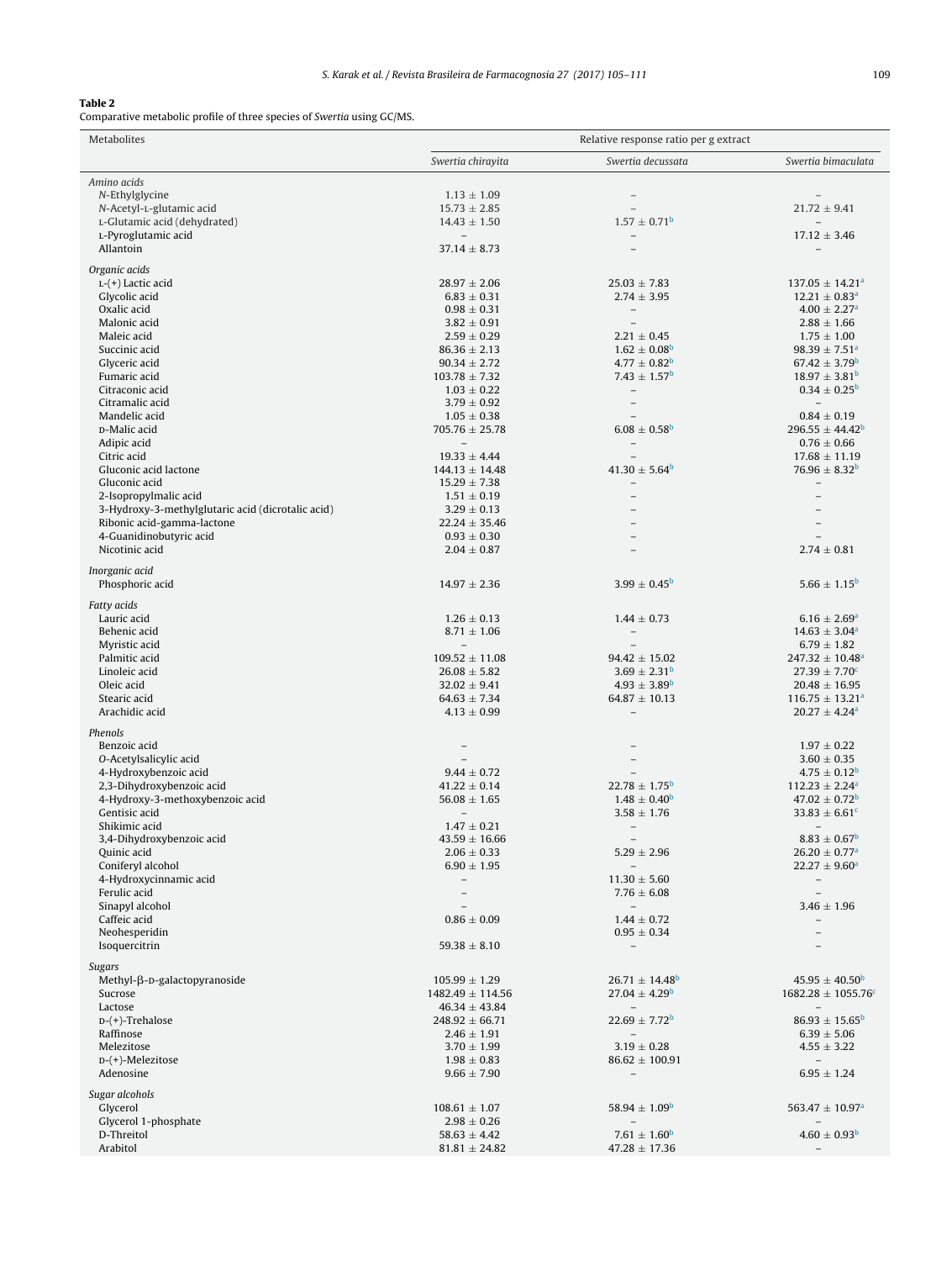#### <span id="page-5-0"></span>Table 2 (*Continued*)

| Metabolites                 | Relative response ratio per g extract |                                 |                      |  |  |
|-----------------------------|---------------------------------------|---------------------------------|----------------------|--|--|
|                             | Swertia chirayita                     | Swertig decussata               | Swertia bimaculata   |  |  |
| <b>D-Mannitol</b>           | $533.42 \pm 19.80$                    | $12.45 \pm 1.06^{\circ}$        | $66.75 + 1.01b$      |  |  |
| <b>D-Sorbitol</b>           | $199.74 \pm 2.90$                     | $115.11 \pm 18.17^{\rm b}$      | $323.37 \pm 47.73^a$ |  |  |
| Galactinol                  | $37.99 \pm 6.29$                      |                                 |                      |  |  |
| Terpenoids                  |                                       |                                 |                      |  |  |
| Phytol                      |                                       |                                 | $3.44 \pm 0.66$      |  |  |
| Loganin                     | $\qquad \qquad -$                     | $105.87 \pm 12.81$ <sup>c</sup> | $34.05 \pm 7.11$     |  |  |
| Palatinitol                 | $28.05 \pm 15.45$                     |                                 | $8.68 \pm 4.87$      |  |  |
| Stigmasterol                | $39.26 \pm 5.79$                      | $3.15 \pm 2.76^{\rm b}$         | $42.25 \pm 7.60$     |  |  |
| Lanosterol                  | $\qquad \qquad -$                     | -                               | $35.94 \pm 7.56$     |  |  |
| Macrocycle organic compound |                                       |                                 |                      |  |  |
| Porphine                    | $6.41 \pm 4.38$                       |                                 |                      |  |  |

–, not detected.

<sup>a</sup> Significantly higher than *S. chirayita*.

<sup>b</sup> Significantly lower than *S. chirayita*.

<sup>c</sup> Significantly higher between *S. decussata* and *S. bimaculata*.



**Fig. 6.** Comparison of  $\beta$ -glucuronidase inhibitory activity of organic and phenolic acids with respect to silymarin.

Mangiferin showed the best  $\beta$ -glucuronidase inhibition with an IC<sub>50</sub> value of  $16.06 \pm 0.05 \,\mu$ g/ml or 0.038 mM followed by swerchirin (IC<sub>50</sub> 162.84 ± 3.72 µg/ml or 0.565 mM), decussatin (IC<sub>50</sub>  $195.11 \pm 5.03 \,\mu$ g/ml or 0.646 mM), 1-hydroxy-3,5,8-trimethoxy xanthone (IC<sub>50</sub> 245.97  $\pm$  4.19  $\mu$ g/ml or 0.814 mM) and bellidifolin  $(IC_{50}$  390.26  $\pm$  2.92  $\mu$ g/ml or 1.424 mM). However, the bitter iridoid compound, amarogentin did not show any enzyme inhibitory activity. Out of 72 metabolites identified by GC–MS, nine compounds, available in the laboratory, were tested for their  $\beta$ -glucuronidase inhibitory activity. These were succinic acid, D-malic acid, citric acid, *O*-acetylsalicylic acid, 4-hydroxybenzoic acid, quinic acid, 4-hydroxycinnamic acid, sucrose and glycerol. 4-Hydroxybenzoic acid, 4-hydroxycinnamic acid, sucrose and glycerol did not have any --glucuronidase inhibitory activity. Remaining five compounds inhibited β-glucuronidase in a dose-dependent manner. Comparison of their activities with respect to silymarin had been illustrated in Fig. 6. Among these, citric acid (IC<sub>50</sub> 1.77  $\pm$  0.02 mg/ml) and quinic acid (IC<sub>50</sub> 2.91  $\pm$  0.02 mg/ml) showed activity close to silymarin (IC<sub>50</sub> 0.79  $\pm$  0.01 mg/ml).

Xanthones had already been reported to possess a range of pharmacological actions [\(Peres](#page-6-0) et [al.,](#page-6-0) [2000\).](#page-6-0) *S. chirayita*, *S. decussata* and *S. bimaculata* are considered to be a natural source of tetraoxygenated xanthones [\(Peres](#page-6-0) et [al.,](#page-6-0) [2000\).](#page-6-0) Mangiferin, a xanthone-*C*-glycoside, had previously been reported to possess antioxidant [\(Nag](#page-6-0) et [al.,](#page-6-0) [2015\);](#page-6-0) anti-diabetic and antitumour activities to name a few [\(Suryawanshi](#page-6-0) et [al.,](#page-6-0) [2006\).](#page-6-0) Bellidifolin and swerchirin had been found to be potent hypoglycemic agent([Bajpai](#page-6-0)

et [al.,](#page-6-0) [1991;](#page-6-0) [Basnet](#page-6-0) et [al.,](#page-6-0) [1995\).](#page-6-0) In addition, swerchirin, had also been reported to be hepatoprotective ([Hajimehdipoor](#page-6-0) et [al.,](#page-6-0) [2006\)](#page-6-0) on paracetamol-induced hepatotoxicity in mice models. Several studies that had been carried out to advocate the hepatoprotective and anti-hepatotoxic property of this genus credits this attribute to the xanthone content present in extract of the plant. The five xanthones that had been considered in our study showed good  $\beta$ glucuronidase inhibition in comparison to the commercial drug, silymarin, thereby proposing a possible mechanism of hepatoprotective action *viα* β-glucuronidase inhibition. These findings had not been reported earlier in literature. The present study also reveals that some organic acids *viz.*, succinic acid, p-malic acid, citric acid and phenolic compounds *viz.*, *O*-acetylsalicylic acid and quinic acid have  $\beta$ -glucuronidase inhibitory properties. Citric acid was reported earlier to reduce lipopolysaccharide induced liver injury and oxidative stress ([Abdel-Salam](#page-6-0) et [al.,](#page-6-0) [2014\).](#page-6-0) So,  $\beta$ -glucuronidase inhibition property of the constituents present in *Swertia* sp. may be a mechanism for hepatoprotective activity of these plants. Further *in vivo* study is required in this regard.

# Conclusion

The properties of three *Swertia* sp. *e.g*. *S. chirayita*, *S. decus*s*ata* and *S. bimaculata* to inhibit β-glucuronidase, a mechanism for hepatoprotection, were assessed and the contributory constituents had been identified. Several xanthones were identified to be major  $\mathop{\mathsf{components}}$  to have significantly higher  $\beta$ -glucuronidase inhibition properties than that of silymarin. Metabolites other than the xanthones, probably also contribute to the bioactivity of different *Swertia* species by synergistic effect. The present findings suggest that  $\beta$ -glucuronidase inhibition may be one of the mechanisms for the hepatoprotective property of *Swertia* sp. Further *in vivo* study is required to support the claim.

#### Ethical disclosures

Protection of human and animal subjects. The authors declare that no experiments were performed on humans or animals during the study.

Confidentiality of data. The authors declare that no patient data appear in this article.

Right to privacy and informed consent. The authors declare that no patient data appear in this article.